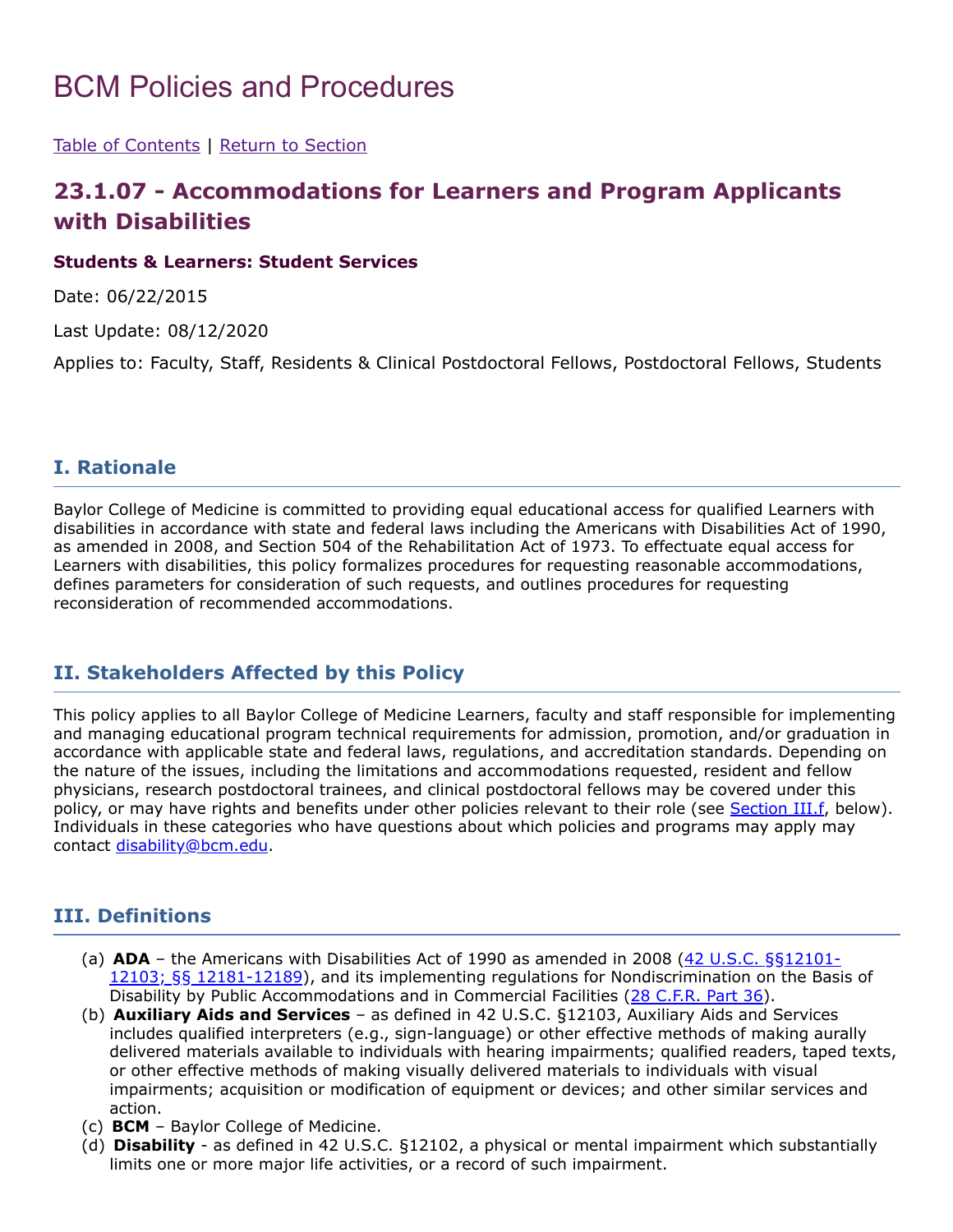- (e) **Director of Title IX & Disability Services** Official within the Office of Diversity, Inclusion and Equity designated by BCM who is responsible for the coordination of requests for student Disability accommodations. The Director is responsible for reviewing requests and making recommendations for reasonable accommodation of BCM Learners and school and program applicants. The Director's recommendations will adhere to applicable laws and will be reasonable in the context of the technical standards of the Learner's educational program.
- <span id="page-1-0"></span>(f) **Learners**– includes applicants who have received notice of acceptance to a BCM degree-granting program or certificate program, all students currently enrolled in any BCM school and degreegranting program, and other trainees who are invited to complete time-limited learning experiences that are administered by designated BCM departments and that do not require enrollment. Depending on the circumstances, Learners may include individuals engaged in a hybrid employment and learning roles at BCM, such as resident and fellow physicians and clinical and research postdoctoral trainees, and reasonable accommodation of such individuals may be necessary under this policy with respect to assigned learning or training activities or under other BCM policies with respect to assigned work responsibilities (see **[Section](#page-5-0) IX.C**, 02.2.30 and 02.2.50).

## **IV. Policy**

#### A. **Essential Eligibility Requirements for BCM Degree and Certificate Programs**.

- 1. Role of the Faculty. BCM faculty of the Schools of Medicine, Biomedical Sciences, Tropical Medicine, and Health Professions are responsible for establishing and implementing academic and technical standards required for admission to and participation in BCM education programs and program-related activities. BCM faculty rely on applicable accreditation standards set by the Liaison Committee on Medical Education, Southern Association of Colleges and Schools Commission on Colleges, Council on Accreditation of Nurse Anesthesia Educational Programs, Accreditation Review Commission on Education for the Physician Assistant, Accreditation Council for Genetic Counseling, and the National Commission on Prosthetic and Orthotic Education when establishing academic and technical standards for BCM education programs and program-related activities.
- <span id="page-1-1"></span>2. Academic and Technical Standards. Academic and technical standards include a school or degree program's specific requirements for admission, participation, promotion, and graduation, as described in school policies and school or program handbooks and applicable conduct policies of the institution (see **[Section](#page-4-0) IX.A-B**, below), as well as personal attributes and capabilities that are essential to an individual's eligibility for admission and are consistent with competency standards for an applicable profession. Prospective applicants and current students should consult their school and/or program handbooks and websites for more information on applicable academic and technical standards.
- 3. Qualified student. After an offer of admission has been accepted, a qualified student with a documented Disability is one who meets the academic and technical standards required for participation in the BCM educational program or activity (as described above), including their program's specific standards for promotion and graduation, with or without reasonable accommodation.
- 4. Qualified applicant. A qualified applicant with a documented Disability is one who is able to meet the school or degree program's academic and technical standards for admission with or without reasonable accommodation.
- B. **Reasonable Accommodation of Enrolled Students and Program Applicants**. A reasonable accommodation is a modification or adjustment to a course, program, or activity, or the provision of Auxiliary Aids and Services, that enables a qualified individual with a Disability to have full and equal enjoyment of the education or training program or activity offered by BCM and demonstrate an acceptable level of competency. What constitutes a reasonable accommodation will be determined on a case-by-case basis and include consideration of the individual's documented disability and the academic and technical requirements of the educational program.
	- 1. Evaluation of Requests. The Director of Title IX and Disability Services (or Designee) will grant requests for accommodations that are reasonable, do not cause a fundamental alteration of the degree program or an undue hardship on the College, and are consistent with the standards of the profession. Requests for modifications to course or program requirements that are essential to completion of graduation competencies, or which relate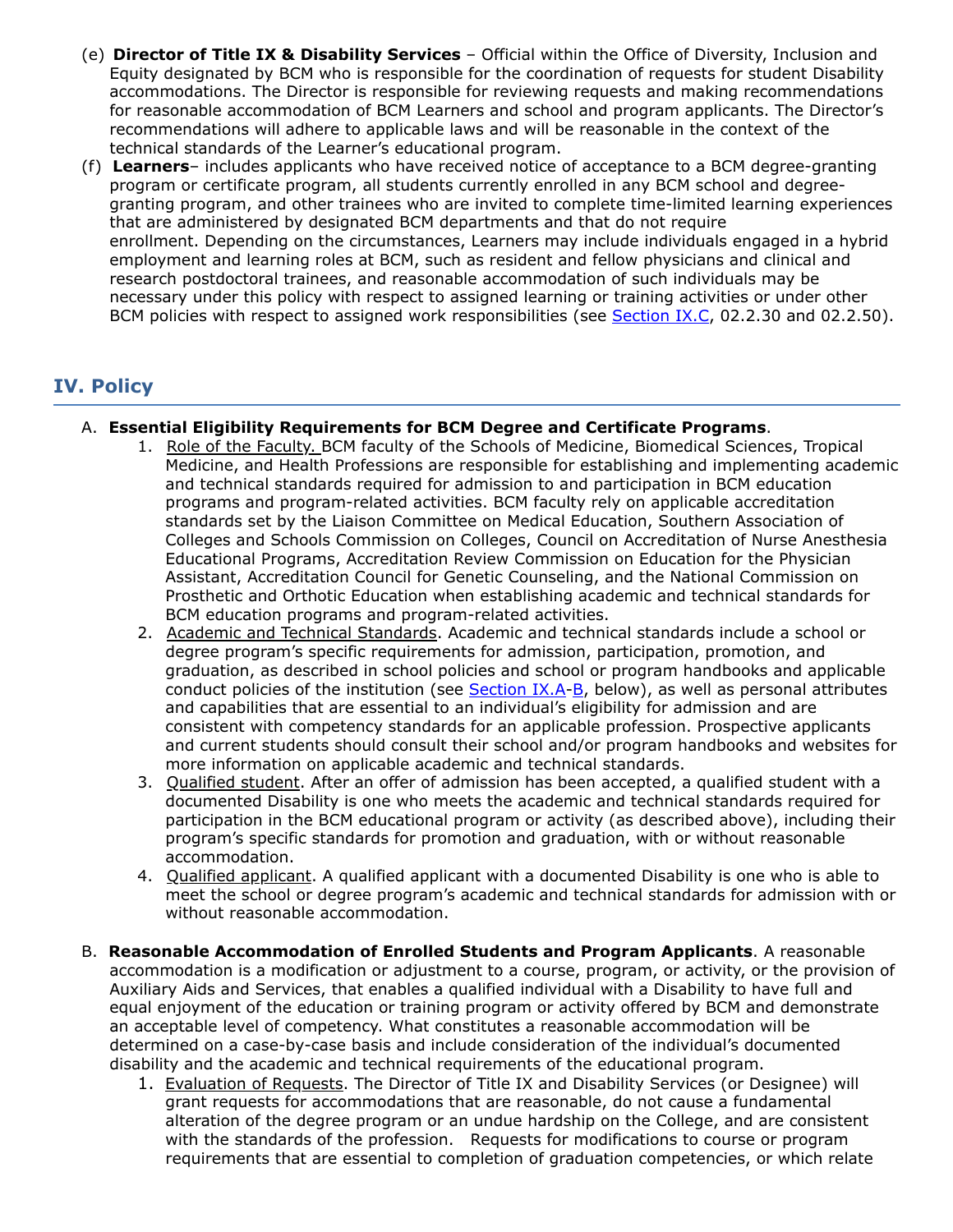directly to licensing requirements, will not generally be regarded as reasonable accommodations.

- 2. Limitations. Candidates unable to meet eligibility requirements described in [Section](#page-1-1) IV.A.2 (above), with or without reasonable accommodation, cannot be considered qualified individuals with a Disability under Title III of the ADA or Section 504 of the Rehabilitation Act. Consequently, BCM is not required to provide Auxiliary Aids and Services, nor to modify its policies or procedures to effectuate equal access for those unqualified candidates pursuant to applicable laws. The privilege to enroll and remain enrolled in BCM education programs is contingent upon each enrolled student's ability to demonstrate and build upon the skills and competencies required for participation, admission, promotion, and graduation.
- 3. Confidentiality. BCM strives to comply with the Family Educational Rights and Privacy Act (FERPA), and will safeguard the privacy of any student who makes a Disability accommodation request to the extent possible. The Director of Title IX and Disability Services (or Designee) will share an individual's Disability information with other college administrators when there is a legitimate educational interest in that information, such as may be required to evaluate and/or implement a request for reasonable accommodation. Copies of a student's personal health or medical records will not generally be shared with other College administrators, although sharing of select documents or information may be required to determine what constitutes reasonable accommodation under the circumstances.

#### C. **Eligibility & Reasonable Accommodation of Trainees**.

- 1. Eligibility Requirements. Eligibility requirements for these unique learning experiences are established at the department level and are specific and narrowly-tailored to the learning experience offered by the department. Qualified trainees are those who can demonstrate completion of requisite education, training, and/or technical expertise required by the department for participation in the learning experience. The scope of reasonable accommodations available to BCM resident and fellow physicians, postdoctoral trainees, or other trainees under this policy will be determined according to their specific education/training experience at BCM, and may be limited to the provision of Auxiliary Aids and Services that are necessary to ensure effective communication unless other accommodations are also reasonable under the circumstances.
- 2. Students & Trainees from Other Affiliated Institutions to the extent that students who are enrolled at, or trainees whose educational experiences are sponsored by, BCM-affiliated institutions and participate in an education program or activity sponsored by BCM which may not require enrollment, those visiting students/trainees may be entitled to reasonable accommodation under this policy while participating in the BCM education program or activity. Visiting students and trainees with a disability should contact [disability@bcm.edu](mailto:disability@bcm.edu?subject=Question%20-%20Accommodations%20for%20Learners%20and%20Program%20Applicants%20with%20Disabilities) for assistance.
- D. **Disability Accommodation Requests**. Learners bear the burden of requesting reasonable accommodation, and must produce supporting documentation sufficient to substantiate the Disability-based accommodation request.
	- 1. Qualified Program Applicants Prospective students may contact the Director of Title IX and Disability Services (or Designee) to initiate a request for reasonable accommodation at any time during the application process. Students who have been offered admission should submit the request for accommodation promptly, before or shortly after accepting the offer of admission, and well in advance of course start date(s). Requests are processed on an ongoing basis; however, delays in implementation may occur based upon the nature of the request (e.g., missing documentation).
	- 2. Qualified Students Admitted and currently enrolled students are responsible for contacting the Director of Title IX and Disability Services (or Designee) to initiate requests for reasonable accommodation. All requests will be reviewed and evaluated as soon as practicable. When possible, requests should be made well in advance of the start of the course for which accommodation is requested in order to assure implementation by the intended date. Requests received less than 30 days before the course begins will be reviewed in line with other requests, which may delay implementation of any approved accommodation.
	- 3. Qualified Trainees Trainees are responsible for contacting the Director of Title IX and Disability Services (or Designee) to initiate requests for reasonable accommodation. Requests are processed on an ongoing basis; however, delays in implementation may occur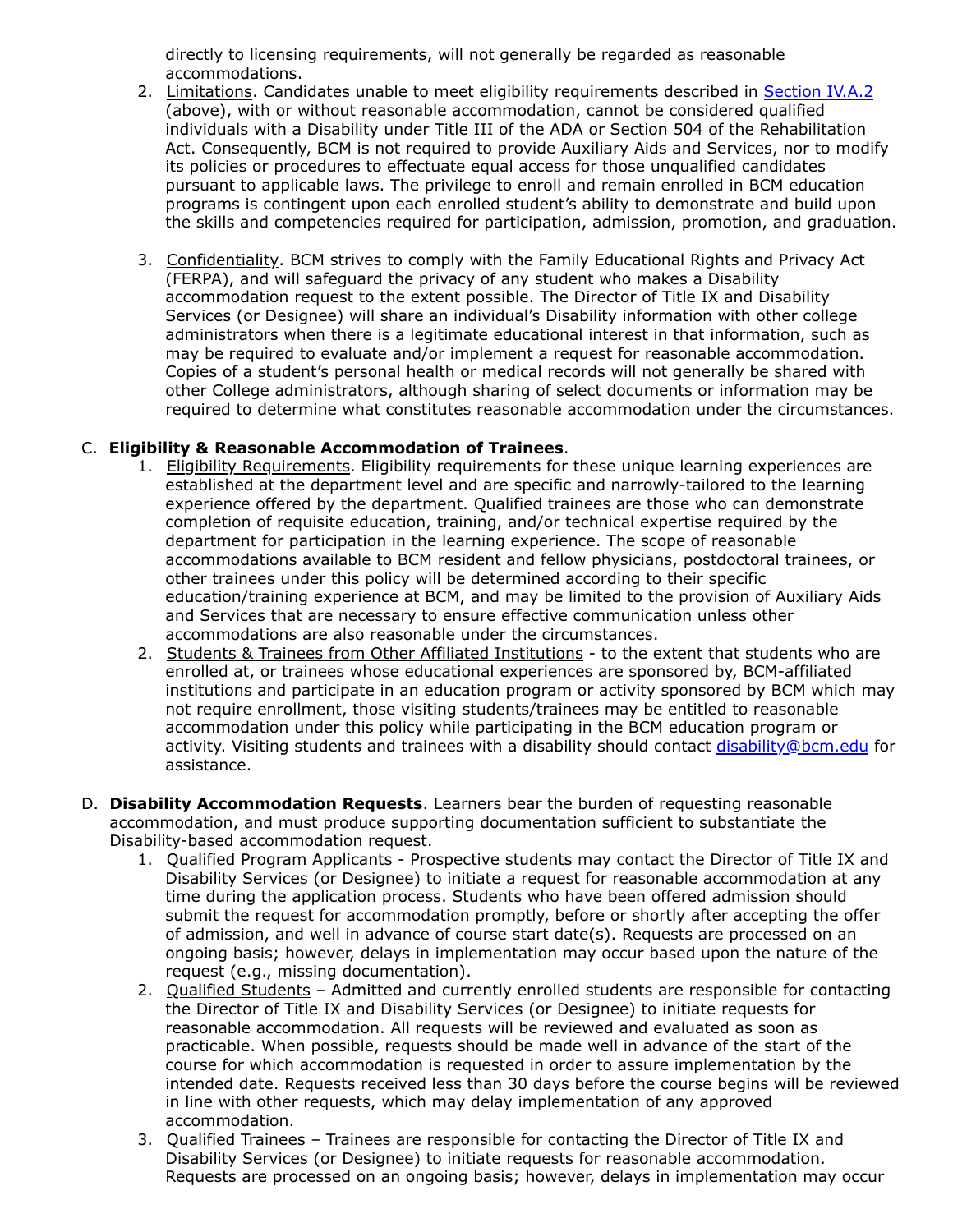based upon the nature of the request (e.g., missing documentation). All requests will be reviewed and evaluated as soon as practicable. Accommodation requests from Qualified Trainees that relate to work responsibilities rather than participation in an education program or activity will be referred to the Employee Relations Department in the Office of Human Resources, as provided in the [Accommodations](https://intranet.bcm.edu/index.cfm?fuseaction=Policies.Display_Policy&Policy_Number=02.2.30) for Employees and Employment Applicants with Disabilities Policy (02.2.30).

### **V. Responsibilities**

- A. **Director of Title IX and Disability Services** (or Designee). The Director of Title IX and Disability Services (or Designee) is the designated institutional official responsible for granting and coordinating implementation of reasonable accommodations for qualified prospective, newly admitted, and currently enrolled students and other Learners. Any questions about College compliance with these rules and policies should be directed to the Director of Title IX and Disability Services (or Designee), who is the primary contact for Learner Disability issues and engages personnel to prioritize BCM's compliance with disability non-discrimination and accommodation requirements. Reasonable accommodations are implemented through collaboration with responsible academic program personnel. Other responsibilities of the Director of Title IX and Disability Services (or Designee) include:
	- 1. Determines what documentation is necessary to establish a Learner's disability and its impact on their access to educational opportunities and benefits of enrollment at BCM.
	- 2. Performs initial review and processing of all requests for reasonable accommodation according to applicable laws, regulations, standards, and College policies,
	- 3. Triages student reports of alleged Disability harassment or discrimination, and transmit to Human Resources for subsequent investigation;
	- 4. For reasonable accommodations involving national board examinations or examinations administered external to BCM, submits documentation to the outside entity 90 days prior to the exam date, although timely submission of documentation is ultimately the student's responsibility. Additionally, serves as a resource and assists students and academic advisors by providing instructions and timelines for the licensure application process.
	- 5. Determines the need for a second professional opinion concerning the nature or severity of a student's requested Disability accommodation. If the total cost of obtaining a second opinion exceeds student insurance coverage, BCM will assume responsibility for the balance.
	- 6. Generates an annual report containing accommodation requests, approvals, denials, grievances and resolutions for submission to the Office of the Provost.
	- 7. In addition to academic issues, coordinate non-academic issues with other entities (i.e., TMC Parking) including access to facilities and non-academic events.
- B. **Office of Student Services**. The Office of Student Services is the primary responsible office for policy implementation, but relies on the Offices of Compliance to investigate allegations of noncompliance with this policy, and on the Office of Human Resources to implement disciplinary action in accordance with the **[Progressive](https://intranet.bcm.edu/index.cfm?fuseaction=Policies.Display_Policy&Policy_Number=02.5.18) Discipline Policy (02.5.18)**.

## **VI. Procedures for Implementation and Review**

Refer to **[Accommodation](https://intranet.bcm.edu/index.cfm?fuseaction=Policies.Display_Policy&Policy_Number=23.3.10) Procedures for Learners and Program Applicants with Disabilities (23.3.10)** for information about how the Office of Title IX and Disability Services determines and implements reasonable accommodations. This policy shall be reviewed and revised as necessary, but at least every 3 years, or more frequently based on changes to applicable law or needs identified by senior leadership.

## **VII. Stakeholder Compliance**

A. **Learner Responsibilities**. Qualified Learners must provide timely, relevant, and complete written documentation of a Disability for which accommodation is requested. Learners must also submit timely requests for reasonable accommodation, and when possible the request should occur no less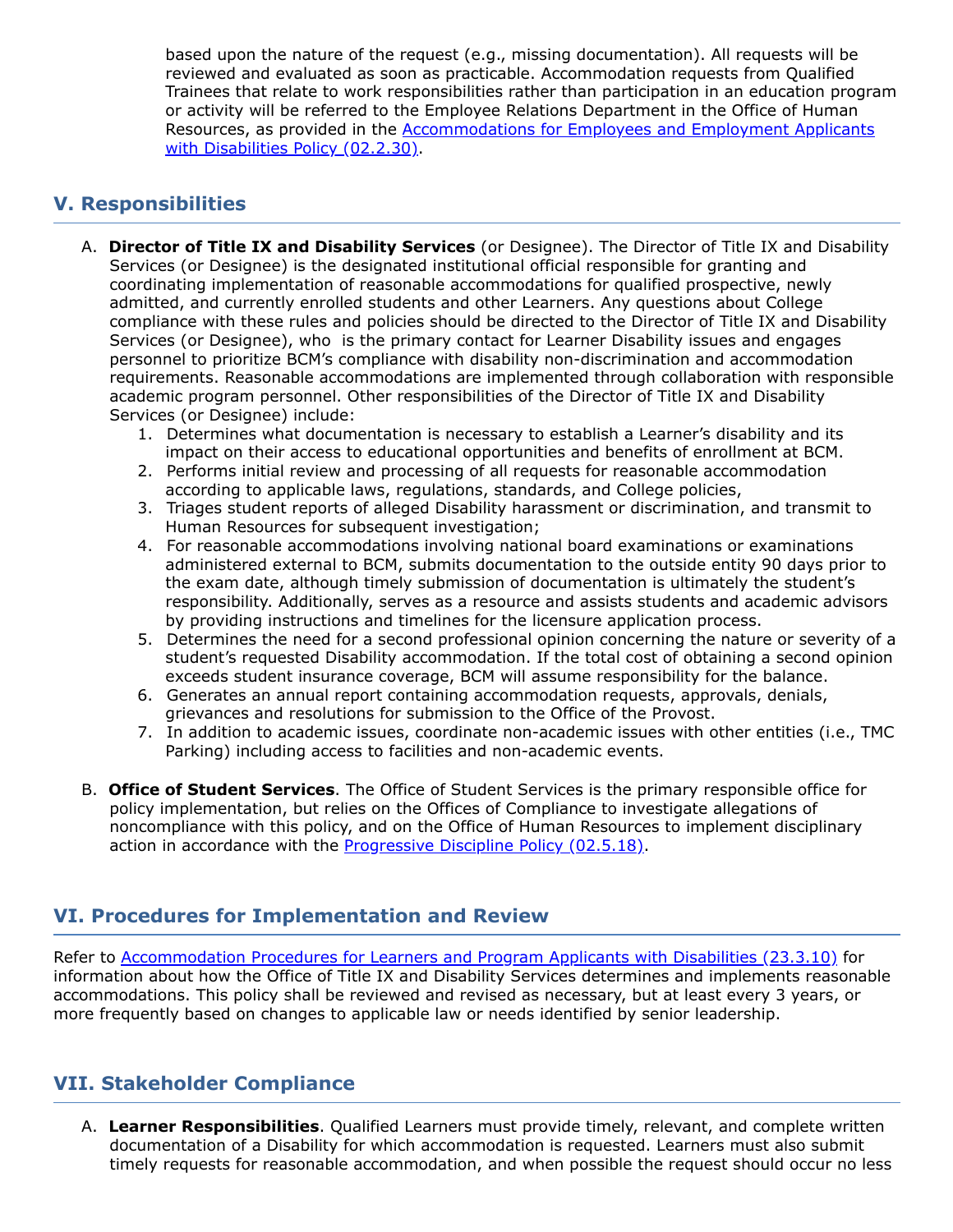than 30 business days prior to the start of the course or activity. Written documentation must include:

- 1. A diagnostic statement from an appropriate professional identifying the disability, date of the current diagnostic evaluation and the date of the original diagnosis. The diagnostic statement must also contain the date of the last clinical visit, which must not be more than six months prior to the date of the letter;
- 2. A description of the current functional impact of the disability;
- 3. Treatments, medications, assistive devices or services currently prescribed;
- 4. A description of any functional limitation with and without assistive devices including the professional's opinion on how this would affect the Learner's ability to function in a clinic or research environment appropriate to the Learner's curriculum; and
- 5. The relevant credentials of the diagnosing professional(s), such as medical specialty and professional licensure.
- B. **Costs: Providing Supporting Documentation**. Any costs related to producing or compiling Disability documentation will be the responsibility of the Learner. Enrolled students who qualify for financial assistance (e.g., federal student aid) may receive funding to assist with compilation of supporting documentation such as cognitive and psychological assessments, but will not receive financial support for health care services or visits that may lead to further testing or evaluation specific to a Disability diagnosis, such as primary care provider visits that are covered under the student's health insurance policy. Learners who fail to meet the requirements for written documentation and/or deadlines for submission may face delayed consideration of the request and/or implementation of any approved reasonable accommodations.

#### **VIII. Tools**

· Learners & Program Applicants: Disability Request Portal; (*in development*)

#### **IX. Related Policies**

- <span id="page-4-0"></span>A. **Academic & Technical Standards: Institutional Policies Related to Student Conduct** (nonexhaustive list).
	- 02.2.20 Title IX [Misconduct](https://intranet.bcm.edu/index.cfm?fuseaction=Policies.Display_Policy&Policy_Number=02.2.20) and Grievance Policy;
	- · 02.2.25 Policy Regarding Harassment, [Discrimination](https://intranet.bcm.edu/index.cfm?fuseaction=Policies.Display_Policy&Policy_Number=02.2.25) and Retaliation;
	- · 02.2.26 Sexual [Misconduct](https://intranet.bcm.edu/index.cfm?fuseaction=Policies.Display_Policy&Policy_Number=02.2.26) and Other Prohibited Conduct Policy;
	- · 02.5.34 [Substance](https://intranet.bcm.edu/index.cfm?fuseaction=Policies.Display_Policy&Policy_Number=02.5.34) and Alcohol Abuse;
	- [11.2.15](https://intranet.bcm.edu/index.cfm?fuseaction=Policies.Display_Policy&Policy_Number=11.2.15) Social Media Policy;
	- 12.2.01 [Acceptable](https://intranet.bcm.edu/index.cfm?fuseaction=Policies.Display_Policy&policy_number=12.2.01) Use Policy;
	- 18.1.04 Influenza [Vaccination](https://intranet.bcm.edu/index.cfm?fuseaction=Policies.Display_Policy&Policy_Number=18.1.04) Policy;
	- 18.2.01 [Weapons](https://intranet.bcm.edu/index.cfm?fuseaction=Policies.Display_Policy&Policy_Number=18.2.01) and Firearms on Campus Policy;
	- 20.8.03 Use of [Copyrighted](https://intranet.bcm.edu/index.cfm?fuseaction=Policies.Display_Policy&Policy_Number=20.8.03) Materials;
	- · 23.1.00 [Background](https://intranet.bcm.edu/index.cfm?fuseaction=Policies.Display_Policy&Policy_Number=23.1.00) Checks and Criminal Convictions Policy for Program Applicants and Current Students;
	- 23.1.08 Student Appeals and [Grievances](https://intranet.bcm.edu/index.cfm?fuseaction=Policies.Display_Policy&Policy_Number=23.1.08) Policy;
	- 23.2.01 Respectful and Professional Learning [Environment](https://intranet.bcm.edu/index.cfm?fuseaction=Policies.Display_Policy&Policy_Number=23.2.01) Policy: Standards for Student Conduct and College Oversight;
	- · 23.2.02 Learner [Mistreatment](https://intranet.bcm.edu/index.cfm?fuseaction=Policies.Display_Policy&Policy_Number=23.2.02) Policy;
	- 23.3.10 [Accommodation](https://intranet.bcm.edu/index.cfm?fuseaction=Policies.Display_Policy&Policy_Number=23.3.10) Procedures for Learners and Program Applicants with Disabilities;
	- $31.1.01$  Code of [Conduct](https://media.bcm.edu/documents/2015/94/bcm-code-of-conduct-final-june-2015.pdf);
- <span id="page-4-1"></span>B. **Academic & Technical Standards: School Policies & Handbooks**(non-exhaustive list). Consult these sources for specific information on academic and technical standards including, but not limited to, curriculum requirements, attendance, grades, professional conduct, academic honesty, promotion, .
	- Graduate School of Biomedical Sciences Ph.D. Program [Handbook;](https://intranet.bcm.edu/index.cfm?fuseaction=trainees.home)
		- School of Medicine M.D. Program [Handbook](https://www.bcm.edu/education/school-of-medicine/m-d-program/student-handbook);
			- o 28.1.05 Student [Progression](https://intranet.bcm.edu/index.cfm?fuseaction=Policies.Display_Policy&Policy_Number=28.1.05) and Adverse Action Policy;